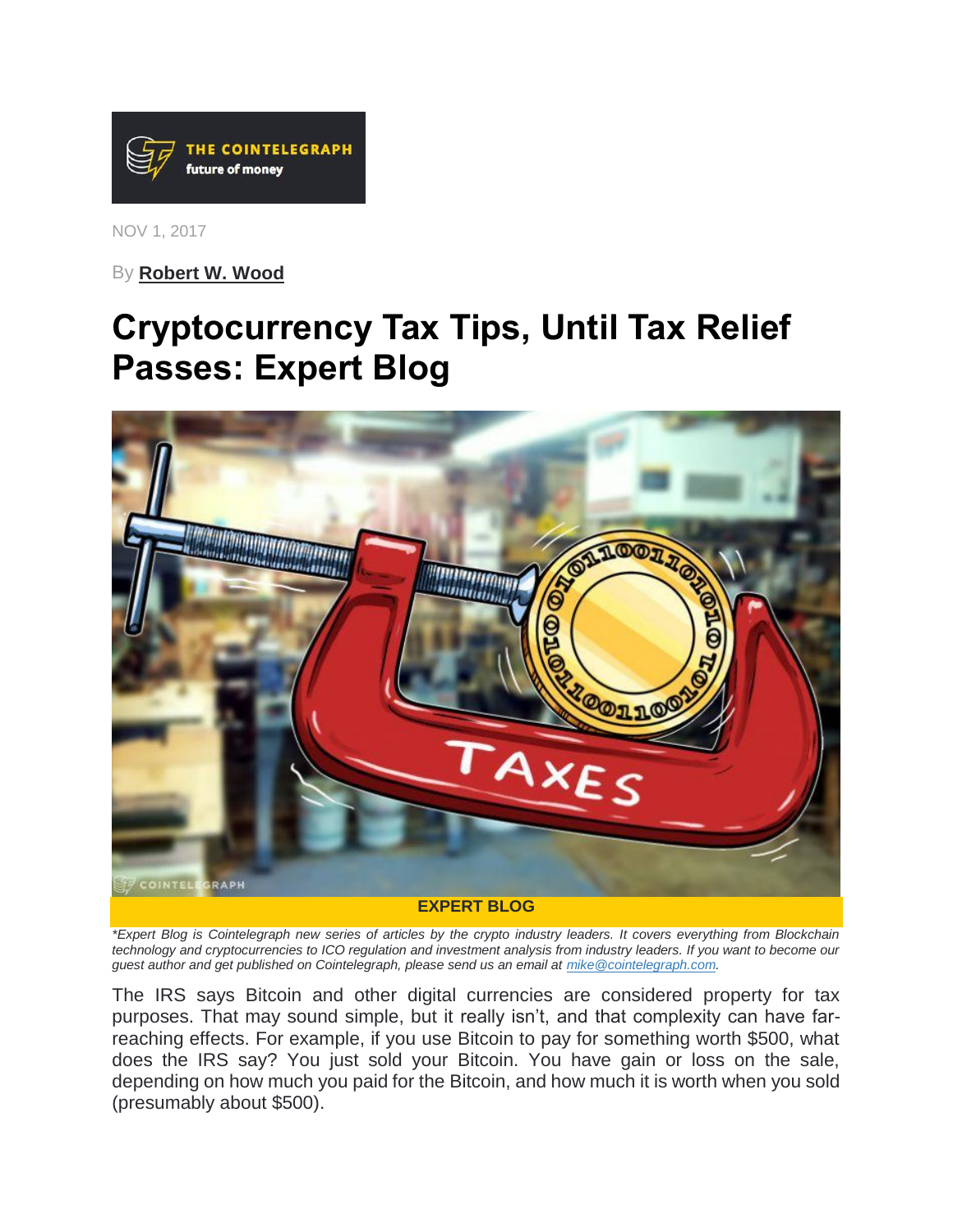Is that gain ordinary, or capital; short or long term? It all depends on the circumstances, so buying that \$500 item with Bitcoin can get messy. Meanwhile, the IRS is trying to crack down on reporting, since very few people seem to be reporting their transactions. The IRS is using John Doe summonses to obtain data on Bitcoin and other digital currency users, as recently publicized by the [Coinbase case.](https://cointelegraph.com/news/judge-hands-bitcoin-user-right-to-challenge-irs-in-coinbase-probe)

### **IRS hunting for cheats**

The IRS is even hunting Bitcoin [user identities with software.](https://cointelegraph.com/news/irs-uses-chainalysis-to-track-down-bitcoin-tax-cheats) This may make you worry that you could owe taxes, penalties and interest. In extreme cases, the IRS could pursue cases criminally. However, a bipartisan bill, ["The Cryptocurrency Tax Fairness Act of](https://www.congress.gov/bill/115th-congress/house-bill/3708/text)  [2017,](https://www.congress.gov/bill/115th-congress/house-bill/3708/text)" was [introduced](https://cointelegraph.com/news/bitcoin-congressman-polis-legislation-abolishes-tax-for-us-crypto-payments-below-600) in the House by [Rep. Jared Polis](https://cointelegraph.com/news/prepare-for-backlash-says-us-senator-jared-polis-to-btc-community) (D-Co) and Rep. David Schweikert (R-Az). It calls for a tax exemption for transactions under \$600.

If it passes, it would provide a world of tax relief for smaller, day-to-day transactions. Remember, the IRS announced in [Notice 2014-21](https://www.irs.gov/pub/irs-drop/n-14-21.pdf) that Bitcoin and other [digital currency](https://cointelegraph.com/news/irs_will_tax_cryptocoins_as_property_not_currency)  [is property for tax purposes,](https://cointelegraph.com/news/irs_will_tax_cryptocoins_as_property_not_currency) not currency. Every time you use digital currency, a taxable event is occurring.

A payment made using virtual currency is subject to Form 1099 reporting too. Wages paid to employees using virtual currency are taxable, must be reported on a [Form W-2,](https://www.irs.gov/forms-pubs/about-form-w2) and are subject to federal income tax withholding and payroll taxes. That can mean paying the employee some cash and some Bitcoin, and taking federal withholdings from the cash payment.

Virtual currency payments to independent contractors are taxable, and payers must issue [Form 1099.](https://www.irs.gov/forms-pubs/about-form-1099misc) This form must be filled out using Bitcoin's value in dollars at the time of payment, meaning that valuation swings can have brutal tax consequences. So, under the proposed tax bill, any transaction under \$600 would be completely exempt.

Passage of this legislation would mean not having to worry about keeping track of gains on small transactions. Plus, the proposed law calls for the Treasury Department to provide guidelines for reporting on profits and losses tied to digital currencies. As the IRS and Coinbase [continue to spar over user records,](https://cointelegraph.com/news/irs-softly-takes-step-back-from-bitcoin-exchange-coinbase-summons) it is worth remembering that the [IRS](https://www.justice.gov/opa/pr/court-authorizes-irs-issue-summonses-discover-us-taxpayers-offshore-bank-accounts-belize-ba-0)  used [a John Doe summons](https://www.justice.gov/opa/pr/court-authorizes-irs-issue-summonses-discover-us-taxpayers-offshore-bank-accounts-belize-ba-0) to get names of Swiss bank account holders from UBS.

#### **Mr. John Doe**

As a result, offshore banking changed forever, with all other Swiss banks eventually having to release records. In the IRS offshore bank cases, the IRS ended up collecting over \$10 billion. Some people are saying that IRS efforts on digital currency might end up following the same kind of pattern.

In that sense, for digital currency users and investors, change is coming. The IRS claims that [only 802 people](https://cointelegraph.com/news/only-802-people-paid-taxes-on-bitcoin-profits-irs-says) declared a capital gain or loss related to Bitcoin in 2015.

This suggests that the bulk of Bitcoin transaction are not reported. In 2017, there may be more transactions and more awareness, and more fear. The estimated value of the cryptocurrency economy is something on the order of \$162 billion.